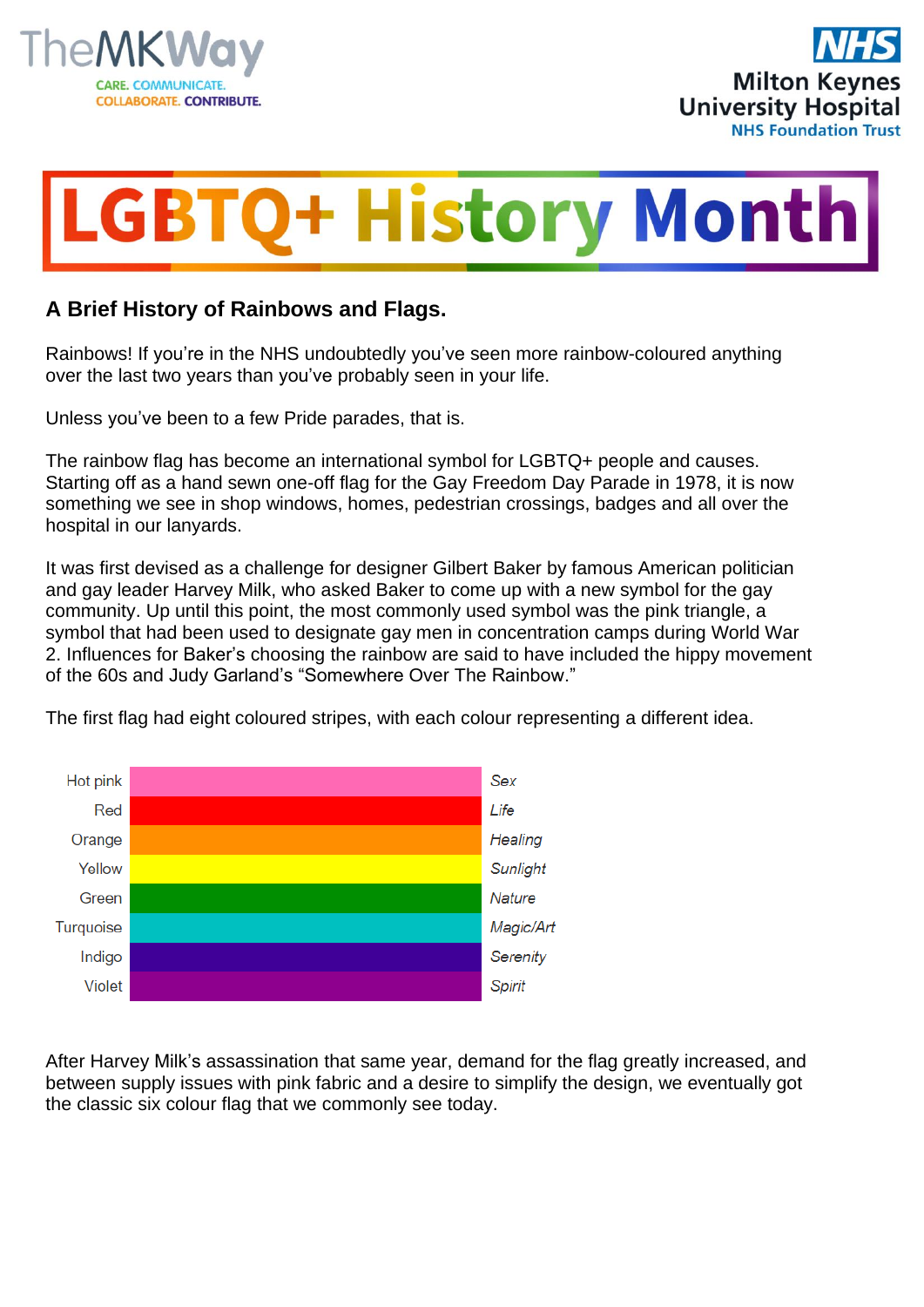

In the years that followed the rainbow became a go to symbol for LGBTQ+ events and Pride parades, spreading all over the world. For many people, rainbow symbolism means safety. It's a way of letting people know you might be LGBTQ+ or an ally without shouting it out loud. Seeing a rainbow in a shop window or a public service lets LGBTQ+ people know that they are safe there. We have seen it spread to Pride events well outside of North America, and it has become an almost universal symbol beyond language and culture.

In 2017, we started to see new features for the classic flag design, aimed at highlighting those people within the LGBTQ+ facing particular discrimination.

The city of Philadelphia began using a pride flag with additional brown and black stripes, to highlight the issues faced by people of colour in the LGBTQ+ community. People of colour face racism in the LGBTQ+ community, and experience discrimination based on their race, ethnicity, sexuality and gender in a different way than white LGBTQ+ people, or straight and cisgender people of colour would. The LGBTQ+ movement has historically overlooked the issues of people of colour, even within the community, and it is important that we try to elevate and amplify the voices of the people who face the most discrimination. By adding the black and brown stripes to our flags, it is hoped that we can try to bring the issues facing people of colour to the forefront of our movement.